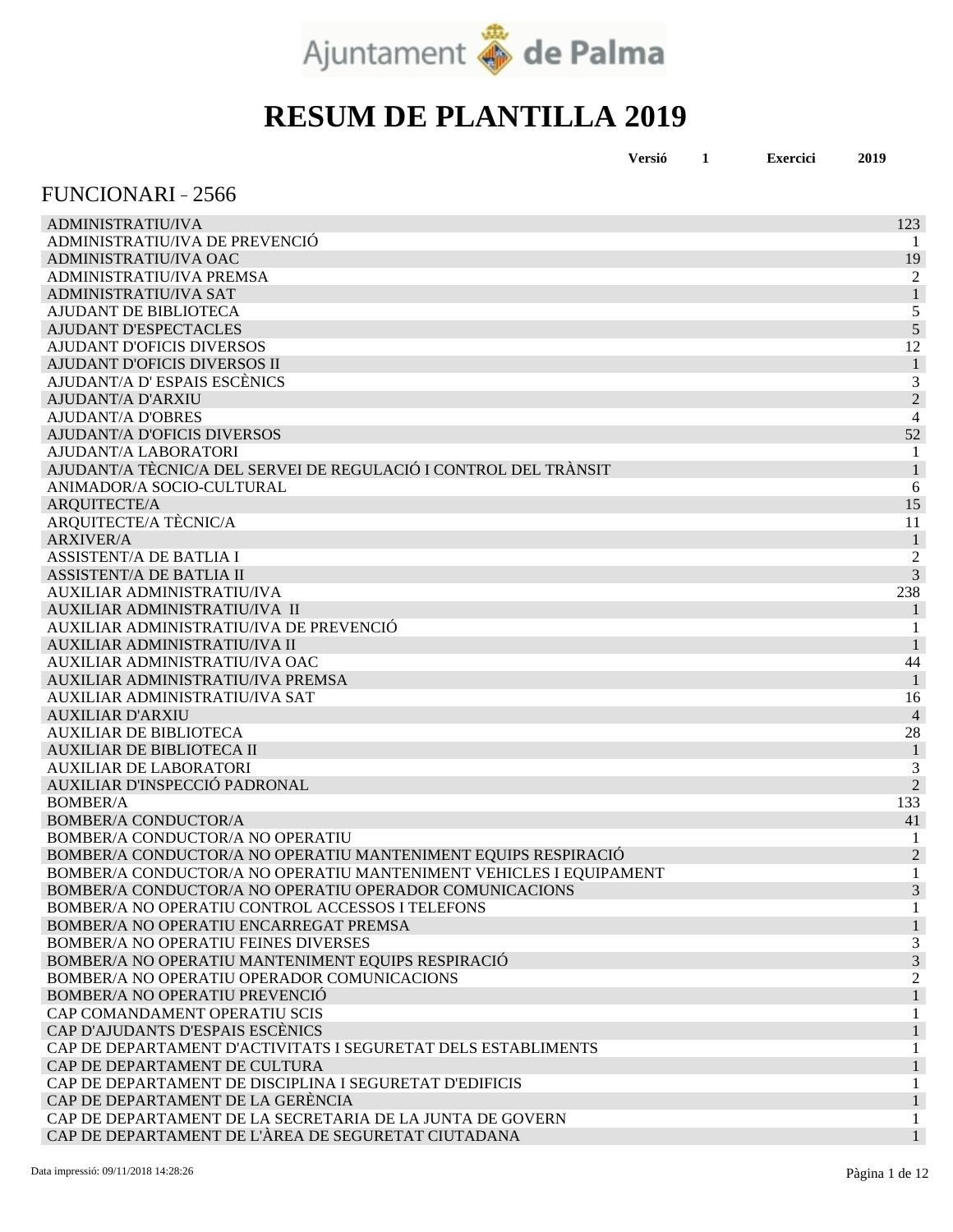

| CAP DE DEPARTAMENT DE MOBILITAT<br>CAP DE DEPARTAMENT DE PARTICIPACIÓ CIUTADANA I COORDINACIÓ TERRITORIAL<br>CAP DE DEPARTAMENT DE PERSONAL<br>CAP DE DEPARTAMENT DE PLANEJAMENT I GESTIÓ URBANÍSTICA |
|-------------------------------------------------------------------------------------------------------------------------------------------------------------------------------------------------------|
|                                                                                                                                                                                                       |
|                                                                                                                                                                                                       |
|                                                                                                                                                                                                       |
|                                                                                                                                                                                                       |
| CAP DE DEPARTAMENT DE QUALITAT I ATENCIÓ A LA CIUTADANIA                                                                                                                                              |
| CAP DE DEPARTAMENT DE RRHH DE SEGURETAT CIUTADANA                                                                                                                                                     |
| CAP DE DEPARTAMENT DE SANITAT I CONSUM<br>1                                                                                                                                                           |
| CAP DE DEPARTAMENT D'ECOLOGIA, AGRICULTURA I BENESTAR ANIMAL                                                                                                                                          |
| CAP DE DEPARTAMENT D'HABITATGE<br>1                                                                                                                                                                   |
| CAP DE DEPARTAMENT D'INFRAESTRUCTURES                                                                                                                                                                 |
| CAP DE DEPARTAMENT D'INTERIOR                                                                                                                                                                         |
| CAP DE DEPARTAMENT D'OBRES I QUALITAT DE L'EDIFICACIÓ                                                                                                                                                 |
| CAP DE DEPARTAMENT TRIBUTARI                                                                                                                                                                          |
| CAP DE GRUP DE L'OFICINA DE DELINEACIÓ I                                                                                                                                                              |
| CAP DE GRUP DE VIALITAT I<br>1                                                                                                                                                                        |
| CAP DE GRUP DE VIALITAT II                                                                                                                                                                            |
| CAP DE GRUP DEL GABINET GENERAL TÈCNIC<br>1                                                                                                                                                           |
| CAP DE GRUP U.T. DE MOBILITAT IV                                                                                                                                                                      |
| CAP DE LA POLICIA LOCAL                                                                                                                                                                               |
| CAP DE LA SECCIÓ TÈCNICA                                                                                                                                                                              |
| CAP DE LA UNITAT ADMINISTRATIVA DE GESTIÓ DE SANCIONS DE TRÀNSIT                                                                                                                                      |
| CAP DE LA UNITAT TÈCNICA DEL SERVEI D'EDIFICIS MUNICIPALS                                                                                                                                             |
| CAP DE L'ASSESSORIA LINGÜÍSTICA<br>1                                                                                                                                                                  |
| CAP DE L'OFICINA DE CONTROL DE LA DESPESA                                                                                                                                                             |
| CAP DE NEGOCIAT D'ACTIVITATS I SEGURETAT D'ESTABLIMENTS I<br>1                                                                                                                                        |
| CAP DE NEGOCIAT D'ACTIVITATS I SEGURETAT D'ESTABLIMENTS II                                                                                                                                            |
| CAP DE NEGOCIAT D'ACTIVITATS I SEGURETAT D'ESTABLIMENTS III                                                                                                                                           |
| CAP DE NEGOCIAT D'ACTIVITATS I SEGURETAT D'ESTABLIMENTS IV                                                                                                                                            |
| CAP DE NEGOCIAT D'ADMINISTRACIÓ<br>2                                                                                                                                                                  |
| CAP DE NEGOCIAT D'AL·LEGACIONS                                                                                                                                                                        |
| CAP DE NEGOCIAT DE COMPRES                                                                                                                                                                            |
| CAP DE NEGOCIAT DE CONSERVACIÓ I RESTAURACIÓ<br>$\mathbf{1}$                                                                                                                                          |
| CAP DE NEGOCIAT DE CONTROL<br>1                                                                                                                                                                       |
| CAP DE NEGOCIAT DE CULTURA                                                                                                                                                                            |
| CAP DE NEGOCIAT DE CULTURA II                                                                                                                                                                         |
| CAP DE NEGOCIAT DE DESPESES                                                                                                                                                                           |
| CAP DE NEGOCIAT DE DINÀMICA EDUCATIVA                                                                                                                                                                 |
| CAP DE NEGOCIAT DE DISCIPLINA I SEGURETAT D'EDIFICIS I                                                                                                                                                |
| CAP DE NEGOCIAT DE DISCIPLINA I SEGURETAT D'EDIFICIS II                                                                                                                                               |
| CAP DE NEGOCIAT DE DISCIPLINA I SEGURETAT D'EDIFICIS IV                                                                                                                                               |
| CAP DE NEGOCIAT DE DISCIPLINA I SEGURETAT D'EDIFICIS IX<br>1                                                                                                                                          |
| CAP DE NEGOCIAT DE DISCIPLINA I SEGURETAT D'EDIFICIS V                                                                                                                                                |
| CAP DE NEGOCIAT DE DISCIPLINA I SEGURETAT D'EDIFICIS VI                                                                                                                                               |
| CAP DE NEGOCIAT DE DISCIPLINA I SEGURETAT D'EDIFICIS VII                                                                                                                                              |
| CAP DE NEGOCIAT DE DISCIPLINA I SEGURETAT D'EDIFICIS VIII                                                                                                                                             |
| CAP DE NEGOCIAT DE DISCIPLINA I SEGURETAT DELS EDIFICIS X                                                                                                                                             |
| CAP DE NEGOCIAT DE DOCUMENTACIÓ                                                                                                                                                                       |
| CAP DE NEGOCIAT DE GESTIÓ CENTRAL I TERRITORIAL<br>1                                                                                                                                                  |
| CAP DE NEGOCIAT DE GESTIÓ I DOCUMENTACIÓ EXTERNA<br>1                                                                                                                                                 |
| CAP DE NEGOCIAT DE GESTIÓ I DOCUMENTACIÓ POLICIAL                                                                                                                                                     |
| CAP DE NEGOCIAT DE GOVERN INTERIOR                                                                                                                                                                    |
| CAP DE NEGOCIAT DE LA SECCIÓ ADMINISTRATIVA                                                                                                                                                           |
| CAP DE NEGOCIAT DE LA SECCIÓ D'IMPOST DE BENS IMMOBLES                                                                                                                                                |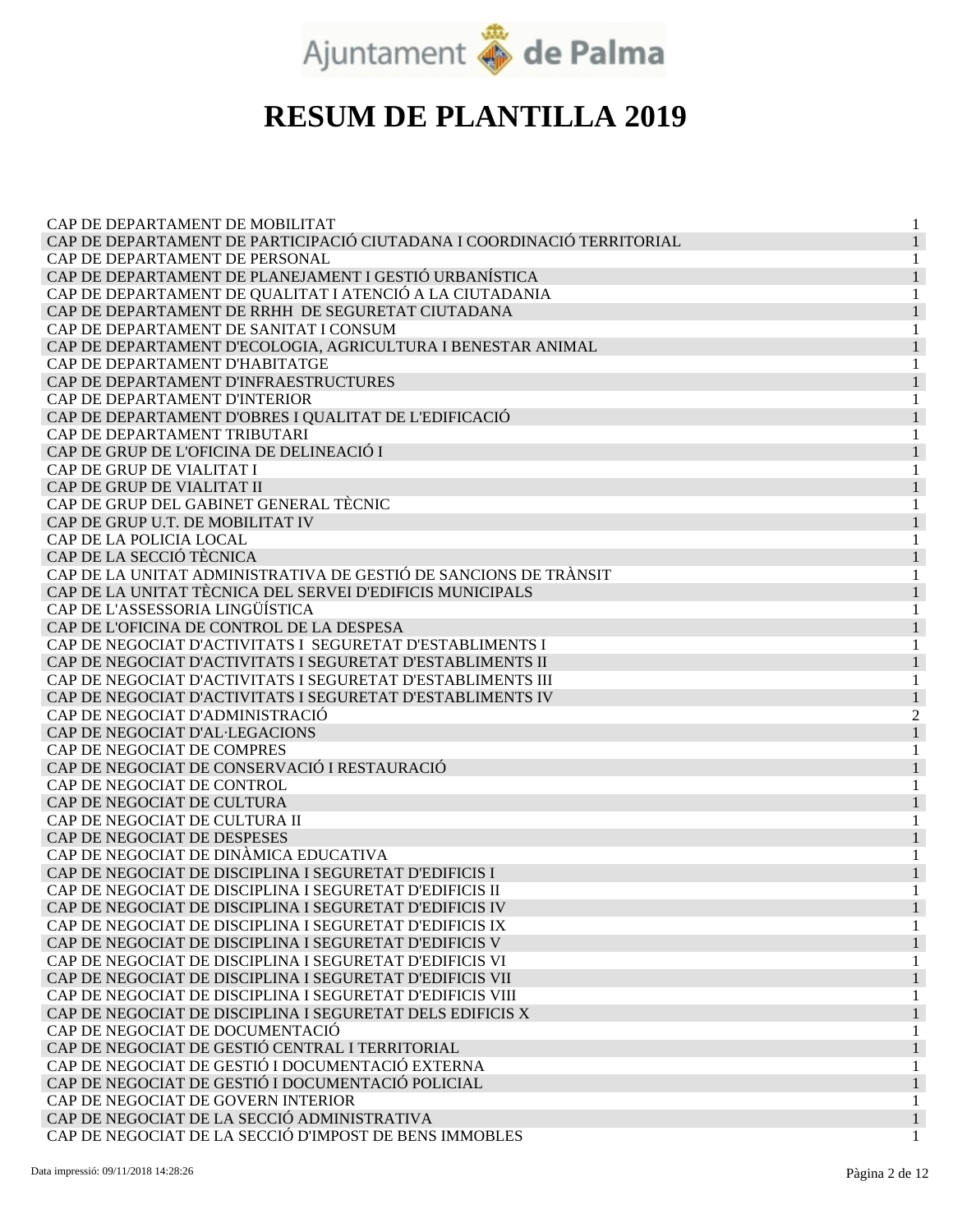

| CAP DE NEGOCIAT DE LA SECRETARIA DEL CONSELL DE GERÈNCIA                                                        |  |
|-----------------------------------------------------------------------------------------------------------------|--|
| CAP DE NEGOCIAT DE LA UNITAT DE DADES CORPORATIVES - POBLACIÓ                                                   |  |
| CAP DE NEGOCIAT DE L'ARXIU DE GERÈNCIA                                                                          |  |
| CAP DE NEGOCIAT DE L'OFICINA DE DELINEACIÓ                                                                      |  |
| CAP DE NEGOCIAT DE MEDI AMBIENT                                                                                 |  |
| CAP DE NEGOCIAT DE MERCATS                                                                                      |  |
| CAP DE NEGOCIAT DE MODIFICACIONS PRESSUPOSTÀRIES                                                                |  |
| CAP DE NEGOCIAT DE MÚSICA I ARTS ESCÈNIQUES                                                                     |  |
| CAP DE NEGOCIAT DE PLANEJAMENT I GESTIÓ URBANÍSTICA I                                                           |  |
| CAP DE NEGOCIAT DE PLANEJAMENT I GESTIÓ URBANÍSTICA III                                                         |  |
| CAP DE NEGOCIAT DE PLANEJAMENT I GESTIÓ URBANÍSTICA IX                                                          |  |
| CAP DE NEGOCIAT DE PLANEJAMENT I GESTIÓ URBANÍSTICA V                                                           |  |
| CAP DE NEGOCIAT DE PLANEJAMENT I GESTIÓ URBANÍSTICA VI                                                          |  |
| CAP DE NEGOCIAT DE PLANEJAMENT I GESTIÓ URBANÍSTICA VII                                                         |  |
| CAP DE NEGOCIAT DE PLANEJAMENT I GESTIÓ URBANÍSTICA VIII                                                        |  |
| CAP DE NEGOCIAT DE PLANEJAMENT I GESTIÓ URBANÍSTICA X                                                           |  |
| CAP DE NEGOCIAT DE PLANEJAMENT I GESTIÓ URBANÍSTICA XI                                                          |  |
| CAP DE NEGOCIAT DE PLUSVÀLUA                                                                                    |  |
| CAP DE NEGOCIAT DE QUALITAT                                                                                     |  |
| CAP DE NEGOCIAT DE RECAPTACIÓ                                                                                   |  |
| CAP DE NEGOCIAT DE RECURSOS                                                                                     |  |
| CAP DE NEGOCIAT DE RECURSOS, REGISTRE I NÒMINES                                                                 |  |
| CAP DE NEGOCIAT DE REGISTRE DE MULTES                                                                           |  |
| CAP DE NEGOCIAT DE SANITAT                                                                                      |  |
| CAP DE NEGOCIAT DE SELECCIÓ I PROVISIÓ                                                                          |  |
| CAP DE NEGOCIAT DE TRANSPORTS                                                                                   |  |
| CAP DE NEGOCIAT D'EDUCACIÓ                                                                                      |  |
| CAP DE NEGOCIAT DEL SERVEI ADMINISTRATIU I                                                                      |  |
| CAP DE NEGOCIAT DEL SERVEI ADMINISTRATIU II                                                                     |  |
| CAP DE NEGOCIAT DEL SERVEI ADMINISTRATIU III                                                                    |  |
| CAP DE NEGOCIAT DEL SERVEI D'INSPECCIÓ TRIBUTÀRIA                                                               |  |
| CAP DE NEGOCIAT D'ELABORACIÓ I LIQUIDACIÓ                                                                       |  |
| CAP DE NEGOCIAT D'ESPAIS D'ART                                                                                  |  |
| CAP DE NEGOCIAT D'IAE I D'IVTM                                                                                  |  |
| CAP DE NEGOCIAT D'ICO I RESERVA D'ESTACIONAMENT                                                                 |  |
| CAP DE NEGOCIAT D'INFORMACIÓ I CAPTACIÓ DE DADES                                                                |  |
| CAP DE NEGOCIAT D'INFORMACIÓ URBANÍSTICA                                                                        |  |
| CAP DE NEGOCIAT D'INFRACCIONS                                                                                   |  |
| CAP DE NEGOCIAT D'INGRESSOS                                                                                     |  |
| CAP DE NEGOCIAT D'INTERVENCIÓ                                                                                   |  |
|                                                                                                                 |  |
| CAP DE NEGOCIAT D'OBRES I QUALITAT DE L'EDIFICACIÓ I                                                            |  |
| CAP DE NEGOCIAT D'OBRES I QUALITAT DE L'EDIFICACIÓ III<br>CAP DE NEGOCIAT D'OBRES I QUALITAT DE L'EDIFICACIÓ IV |  |
|                                                                                                                 |  |
| CAP DE NEGOCIAT D'OBRES I QUALITAT DE L'EDIFICACIÓ V                                                            |  |
| CAP DE NEGOCIAT I                                                                                               |  |
| CAP DE NEGOCIAT II                                                                                              |  |
| CAP DE NEGOCIAT OAC I                                                                                           |  |
| CAP DE NEGOCIAT OAC II                                                                                          |  |
| CAP DE NEGOCIAT OAC III                                                                                         |  |
| CAP DE NEGOCIAT OAC IV                                                                                          |  |
| CAP DE NEGOCIAT OAC V                                                                                           |  |
| CAP DE NEGOCIAT ORA-ACIRE                                                                                       |  |
| CAP DE NEGOCIAT SAT                                                                                             |  |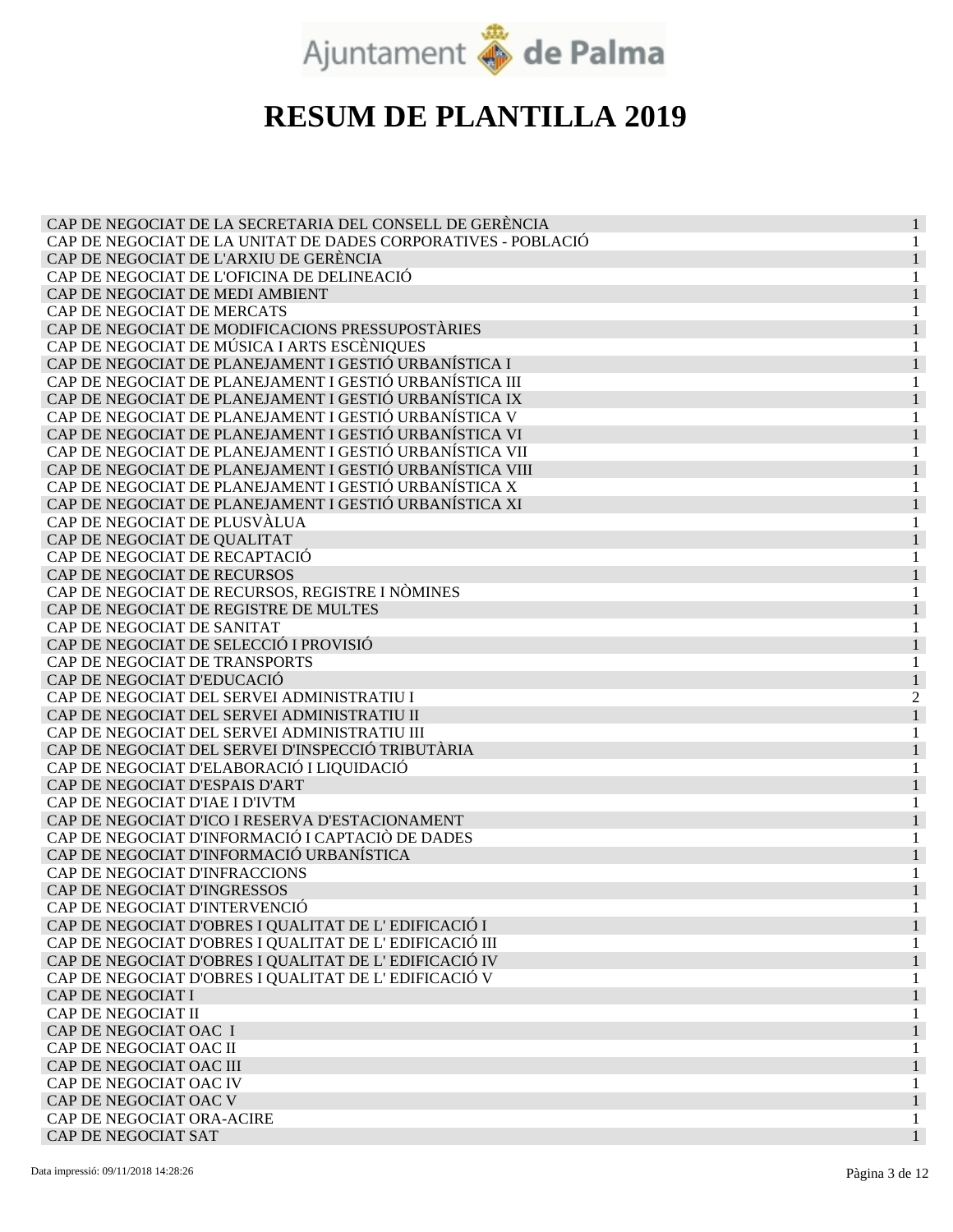

| CAP DE SALA DE CONTROL DE TRÀNSIT                                 |                |
|-------------------------------------------------------------------|----------------|
| CAP DE SALA DE L'ÀREA DE SEGURETAT CIUTADANA                      |                |
| CAP DE SECCIÓ ADMINISTRATIVA                                      |                |
| CAP DE SECCIÓ D'ACCESSIBILITAT                                    |                |
| CAP DE SECCIÓ D'ADMINISTRACIÓ PÚBLICA                             |                |
| CAP DE SECCIÓ D'APLICACIONS DE RECURSOS HUMANS                    |                |
| CAP DE SECCIÓ DE LA SECCIÓ ADMINISTRATIVA                         |                |
| CAP DE SECCIÓ DE BENESTAR SOCIAL I                                |                |
| CAP DE SECCIÓ DE BENESTAR SOCIAL II                               |                |
| CAP DE SECCIÓ DE BENESTAR SOCIAL III                              |                |
| CAP DE SECCIÓ DE BENESTAR SOCIAL IV                               | 1              |
| CAP DE SECCIÓ DE BIBLIOTEQUES                                     |                |
| CAP DE SECCIÓ DE BOMBERS I EMERGÈNCIES                            |                |
| CAP DE SECCIÓ DE CENTRAL DE COMPRES                               |                |
| CAP DE SECCIÓ DE CENTRES ESCOLARS                                 |                |
| CAP DE SECCIÓ DE CIRCULACIÓ                                       | $\overline{2}$ |
| CAP DE SECCIÓ DE COMPTABILITAT                                    | 1              |
| CAP DE SECCIÓ DE CONSUM                                           |                |
| CAP DE SECCIÓ DE CONTRACTACIÓ                                     | 1              |
| CAP DE SECCIÓ DE CONTROL D'OBRES I                                |                |
| CAP DE SECCIÓ DE CONTROL D'OBRES III                              |                |
| CAP DE SECCIÓ DE CULTURA                                          |                |
| CAP DE SECCIÓ DE DISCIPLINA I SEGURETAT DELS EDIFICIS II          |                |
| CAP DE SECCIÓ DE FORMACIÓ I QUALITAT                              |                |
| CAP DE SECCIÓ DE GESTIÓ                                           |                |
| CAP DE SECCIÓ DE GESTIÓ I DOCUMENTACIÓ INTERNA                    |                |
| CAP DE SECCIÓ DE GOVERN INTERIOR                                  |                |
| CAP DE SECCIÓ DE LA SECCIÓ TÈCNICA                                |                |
| CAP DE SECCIÓ DE LA SECRETARIA DE LA JUNTA DE GOVERN DE PALMA     |                |
| CAP DE SECCIÓ DE LA SECRETARIA GERÈNCIA                           |                |
| CAP DE SECCIÓ DE LA UNITAT ADMINISTRATIVA DE CORRESPONDÈNCIA      |                |
| CAP DE SECCIÓ DE LA UNITAT DE DADES CORPORATIVES - POBLACIÓ       |                |
| CAP DE SECCIÓ DE LIQUIDACIONS                                     |                |
| CAP DE SECCIÓ DE L'OAC                                            |                |
| CAP DE SECCIÓ DE L'OMIC                                           |                |
| CAP DE SECCIÓ DE L'UNITAT ADMINISTRATIVA                          |                |
| CAP DE SECCIÓ DE L'UNITAT TÈCNICA D'IGUALTAT                      |                |
| CAP DE SECCIÓ DE MÚSICA I ARTS ESCÈNIQUES                         |                |
| CAP DE SECCIÓ DE PARCS I JARDINS-I                                |                |
| CAP DE SECCIÓ DE PARTICIPACIÓ CIUTADANA I COORDINACIÓ TERRITORIAL |                |
| CAP DE SECCIÓ DE PATRIMONI                                        |                |
| CAP DE SECCIÓ DE PLANEJAMENT I GESTIÓ URBANÍSTICA                 |                |
| CAP DE SECCIÓ DE PLUSVÀLUA                                        |                |
| CAP DE SECCIÓ DE POLICIA I SEGURETAT                              |                |
| CAP DE SECCIÓ DE PRESTACIONS I CONTROL                            |                |
| CAP DE SECCIÓ DE QUALITAT I ATENCIÓ A LA CIUTADANIA               |                |
| CAP DE SECCIÓ DE RECAPTACIÓ                                       |                |
| CAP DE SECCIÓ DE REGISTRE DE PERSONAL                             |                |
| CAP DE SECCIÓ DE SANITAT                                          |                |
| CAP DE SECCIÓ DE SELECCIÓ I PROVISIÓ                              |                |
| CAP DE SECCIÓ DE SENYALITZACIÓ                                    |                |
| CAP DE SECCIÓ DE TOPOGRAFIA I DELINEACIÓ                          |                |
| CAP DE SECCIÓ DE TRAMITACIÓ ADMINISTRATIVA                        |                |
|                                                                   |                |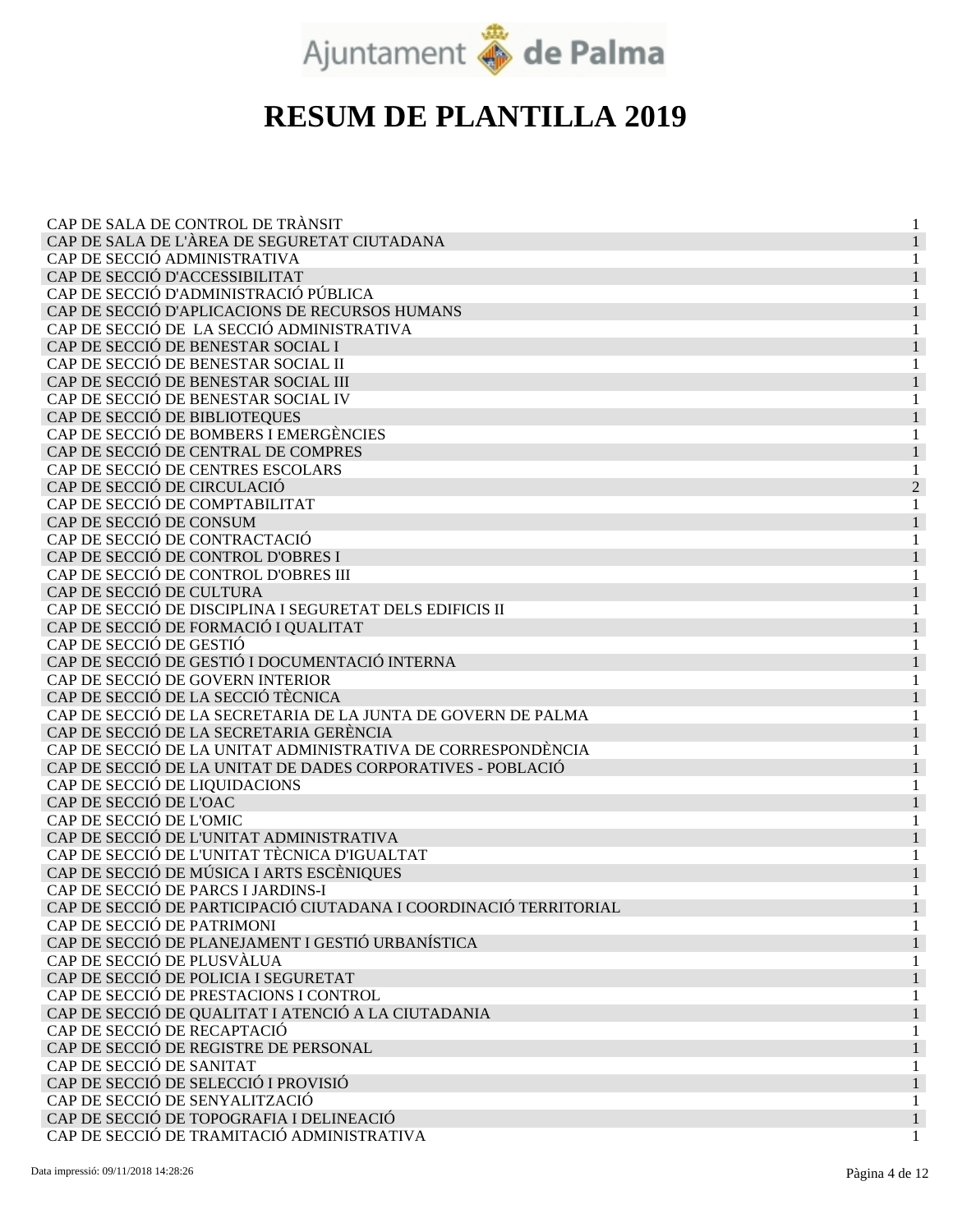

| CAP DE SECCIÓ DE TRAMITACIÓ DE LLICÈNCIES D'OBRES I                           | 1        |
|-------------------------------------------------------------------------------|----------|
| CAP DE SECCIÓ DE TRANSPORTS                                                   | 1        |
| CAP DE SECCIÓ DE TRESORERIA                                                   |          |
| CAP DE SECCIÓ DE VIALITAT I                                                   |          |
| CAP DE SECCIÓ DE VIALITAT II                                                  |          |
| CAP DE SECCIÓ DE VIALITAT III                                                 |          |
| CAP DE SECCIÓ D'EDIFICIS MUNICIPALS                                           |          |
| CAP DE SECCIÓ D'EDIFICIS MUNICIPALS II                                        |          |
| CAP DE SECCIÓ DEL GABINET ASSISTENCIAL                                        |          |
| CAP DE SECCIÓ DELS SERVEIS JURÍDICS                                           | 1        |
| CAP DE SECCIÓ D'ENLLUMENAT PÚBLIC I                                           |          |
| CAP DE SECCIÓ D'ENLLUMENAT PÚBLIC II                                          |          |
| CAP DE SECCIÓ D'HABILITATS DE GESTIÓ                                          |          |
| CAP DE SECCIÓ D'HABITATGE                                                     |          |
| CAP DE SECCIÓ D'IAE I D'IVTM                                                  |          |
| CAP DE SECCIÓ D'IMPOST DE BENS IMMOBLES                                       |          |
| CAP DE SECCIÓ D'INFORMACIÓ I CAPTACIÓ DE DADES                                |          |
| CAP DE SECCIÓ D'INSPECCIÓ DE MERCATS MUNICIPALS I CONSUM                      |          |
| CAP DE SECCIÓ D'INSPECCIÓ TRIBUTÀRIA                                          |          |
| CAP DE SECCIÓ D'INTERIOR                                                      |          |
| CAP DE SECCIÓ D'ORDENACIÓ                                                     |          |
| CAP DE SECCIÓ D'ORGANITZACIÓ I QUALITAT                                       |          |
| CAP DE SECCIÓ ECONÒMICA                                                       |          |
| CAP DE SECCIÓ JURÍDICA                                                        |          |
| CAP DE SECCIÓ JURÍDICA ADMINISTRATIVA DE PLANEJAMENT I GESTIÓ URBANÍSTICA I   |          |
| CAP DE SECCIÓ JURÍDICA ADMINISTRATIVA DE PLANEJAMENT I GESTIÓ URBANÍSTICA II  | 1        |
| CAP DE SECCIÓ JURÍDICA ADMINISTRATIVA DE PLANEJAMENT I GESTIÓ URBANÍSTICA III |          |
| CAP DE SECCIÓ OAC-I                                                           |          |
| CAP DE SECCIÓ OAC-II                                                          |          |
| CAP DE SECCIÓ SECRETARIA GENERAL DEL PLE                                      |          |
| CAP DE SECCIÓ TÈCNICA DE PLANEJAMENT II                                       |          |
| CAP DE SECCIÓ TÈCNICA DE PLANEJAMENT III                                      |          |
| CAP DE SECTOR I                                                               |          |
| CAP DE SECTOR II                                                              | 2        |
| CAP DE SECTOR III                                                             |          |
| CAP DE SECTOR IV                                                              |          |
| CAP DE SECTOR IX                                                              |          |
| CAP DE SECTOR V                                                               |          |
| CAP DE SECTOR VI                                                              |          |
| CAP DE SECTOR VII                                                             |          |
| CAP DE SECTOR VIII                                                            | $\bf{I}$ |
| CAP DE SECTOR X                                                               |          |
| CAP DE SERVEI ADMINISTRATIU                                                   |          |
| CAP DE SERVEI D'ACCESSIBILITAT, CONTROL I OCUPACIÓ DE VIA PÚBLICA PER OBRES   |          |
| CAP DE SERVEI D'AUDITORIA I CONTROL FINANCER                                  |          |
| CAP DE SERVEI DE BATLIA                                                       |          |
| CAP DE SERVEI DE BENESTAR SOCIAL                                              |          |
| CAP DE SERVEI DE COMPTABILITAT                                                |          |
|                                                                               |          |
| CAP DE SERVEI DE CONSUM I MERCATS                                             |          |
| CAP DE SERVEI DE CONTROL D'ACTIVITATS I DE SEGURETAT DELS ESTABLIMENTS I      |          |
| CAP DE SERVEI DE CONTROL D'ACTIVITATS I DE SEGURETAT DELS ESTABLIMENTS II     |          |
| CAP DE SERVEI DE CONTROL D'OBRES I                                            | 1        |
| CAP DE SERVEI DE CONTROL D'URBANITZACIONS I INFRAESTRUCTURES I                |          |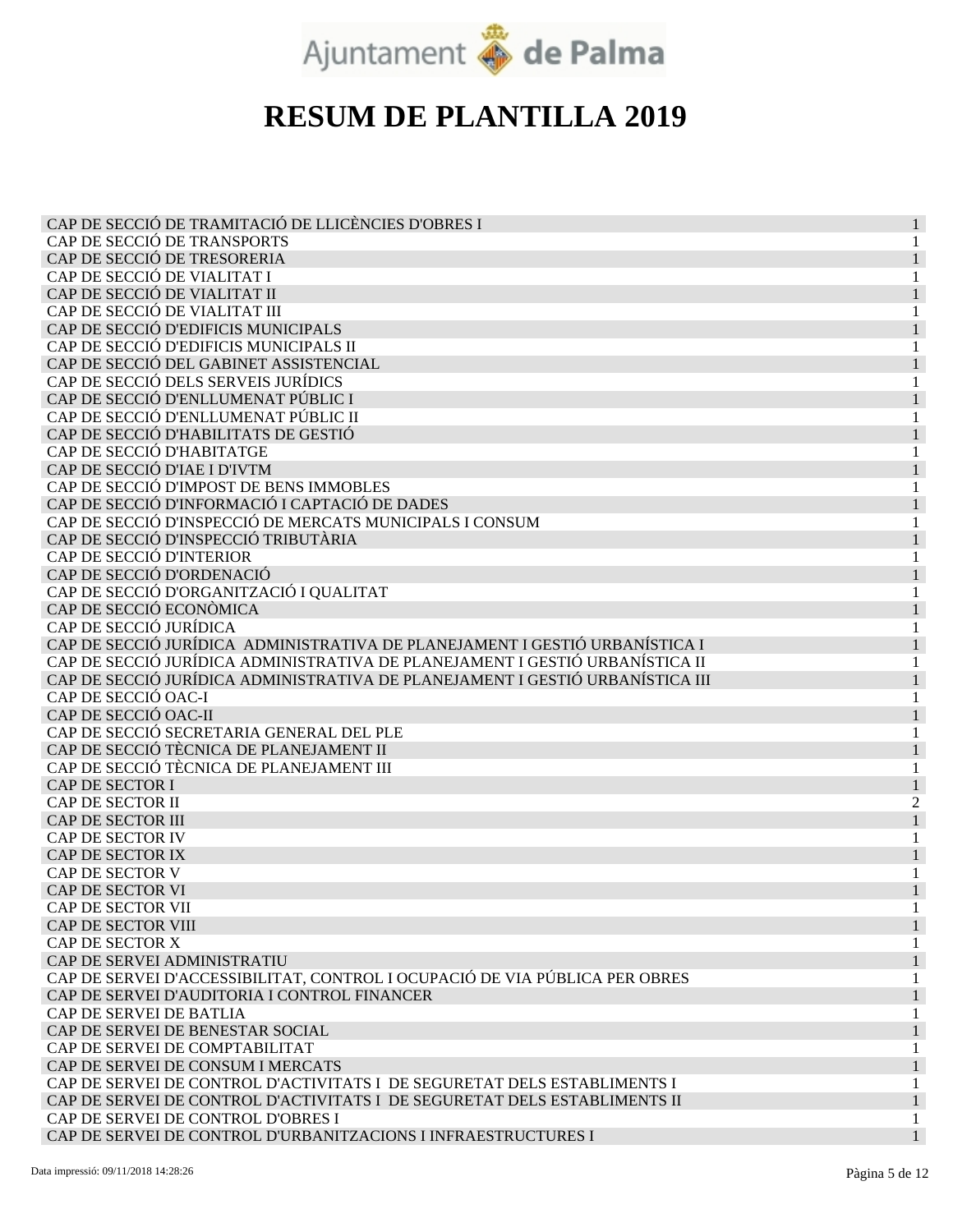

| CAP DE SERVEI DE CONTROL D'URBANITZACIONS I INFRAESTRUCTURES II               |    |
|-------------------------------------------------------------------------------|----|
| CAP DE SERVEI DE CONTROL I FISCALITZACIÓ PRÈVIA                               |    |
| CAP DE SERVEI DE CULTURA                                                      |    |
| CAP DE SERVEI DE DISCIPLINA D'OBRES                                           |    |
| CAP DE SERVEI DE FORMACIÓ                                                     |    |
| CAP DE SERVEI DE L'ÀREA DE SEGURETAT CIUTADANA                                |    |
| CAP DE SERVEI DE L'OFICINA D'ATENCIÓ AL CIUTADÀ                               |    |
| CAP DE SERVEI DE L'OFICINA DE FONS EUROPEUS I SUBVENCIONS                     | 1  |
| CAP DE SERVEI DE L'OFICINA ECONOMISTA STAFF JURÍDIC-ADMINISTRATIU             | 1  |
| CAP DE SERVEI DE LOGÍSTICA                                                    |    |
| CAP DE SERVEI DE MEDI AMBIENT                                                 |    |
| CAP DE SERVEI DE NÒMINES I PRESTACIONS                                        |    |
| CAP DE SERVEI DE PARCS I JARDINS                                              |    |
| CAP DE SERVEI DE PLANIFICACIÓ                                                 |    |
| CAP DE SERVEI DE PRESSUPOSTS I POLÍTICA FINANCERA                             |    |
| CAP DE SERVEI DE PROTECCIÓ DE L'EDIFICACIÓ I                                  | 1  |
| CAP DE SERVEI DE REGULACIÓ I CONTROL TRÀNSIT I GESTIÓ DE LA MOBILITAT         | 1  |
| CAP DE SERVEI DE RESPONSABILITAT PATRIMONIAL                                  |    |
| CAP DE SERVEI DE SANITAT                                                      |    |
| CAP DE SERVEI DE SELECCIÓ, PROVISIÓ I GESTIÓ                                  |    |
| CAP DE SERVEI DE TRAMITACIÓ DE LLICÈNCIES D'ACTIVITATS                        |    |
| CAP DE SERVEI DE TRAMITACIÓ DE LLICÈNCIES D'OBRES                             |    |
| CAP DE SERVEI DE TRIBUTS II                                                   |    |
| CAP DE SERVEI DE VALORACIONS I PROJECTES                                      |    |
| CAP DE SERVEI DE VIALITAT                                                     | 1  |
| CAP DE SERVEI D'EDIFICIS MUNICIPALS I CENTRES ESCOLARS                        |    |
| CAP DE SERVEI D'EDUCACIÓ, FAMÍLIA, MAJORS I IMMIGRACIÓ                        |    |
| CAP DE SERVEI DEL GABINET GENERAL TÈCNIC                                      |    |
| CAP DE SERVEI DELS SERVEIS TÈCNICS DE PLANEJAMENT II                          |    |
| CAP DE SERVEI D'ENLLUMENAT PÚBLIC                                             |    |
| CAP DE SERVEI D'ESTUDIS I PROJECTES D'ARQUITECTURA                            |    |
| CAP DE SERVEI D'ESTUDIS I PROJECTES D'ENGINYERIA                              |    |
| CAP DE SERVEI D'HABITATGE                                                     |    |
| CAP DE SERVEI D'IGUALTAT, JOVENTUT I DRETS CÍVICS                             |    |
| CAP DE SERVEI D'INFORMACIÓ I ATENCIÓ URBANÍSTICA                              |    |
| CAP DE SERVEI D'INSPECCIÓ TRIBUTÀRIA-I                                        |    |
| CAP DE SERVEI D'INTERIOR                                                      |    |
| CAP DE SERVEI D'ORDENACIÓ DE LA MOBILITAT                                     |    |
| CAP DE SERVEI JURÍDICS/ADMINISTRATIUS DE PLANEJAMENT I GESTIÓ URBANÍSTICA I   |    |
| CAP DE SERVEI JURÍDICS/ADMINISTRATIUS DE PLANEJAMENT I GESTIÓ URBANÍSTICA II  |    |
| CAP DE SERVEI JURÍDICS/ADMINISTRATIUS DE PLANEJAMENT I GESTIÓ URBANÍSTICA III | 1  |
| CAP DEL SERVEI ADMINISTRATIU                                                  |    |
| <b>CAP D'OBRES II</b>                                                         | 1  |
| CAP RESPONSABLE DE LA UNITAT DE DADES CORPORATIVES - POBLACIÓ                 |    |
| <b>CAPORAL DE BOMBERS</b>                                                     | 24 |
| CAPORAL NO OPERATIU GARATGE                                                   |    |
| CAPORAL NO OPERATIU PREVENCIÓ                                                 |    |
| <b>COMISSARI/ÀRIA</b>                                                         | 5  |
| COMISSARI/ÀRIA SEGONA                                                         | 1  |
| CONSERVADOR/A I RESTAURADOR/A DE BENS CULTURALS                               |    |
| CONTROLADOR/A DE TRÀNSIT                                                      | 5  |
| COORDINADOR/A DE CONSERVACIÓ DE PARCS I JARDINS                               |    |
| COORDINADOR/A DE FESTES I ACTIVITATS SOCIOCULTURALS                           | 1  |
|                                                                               |    |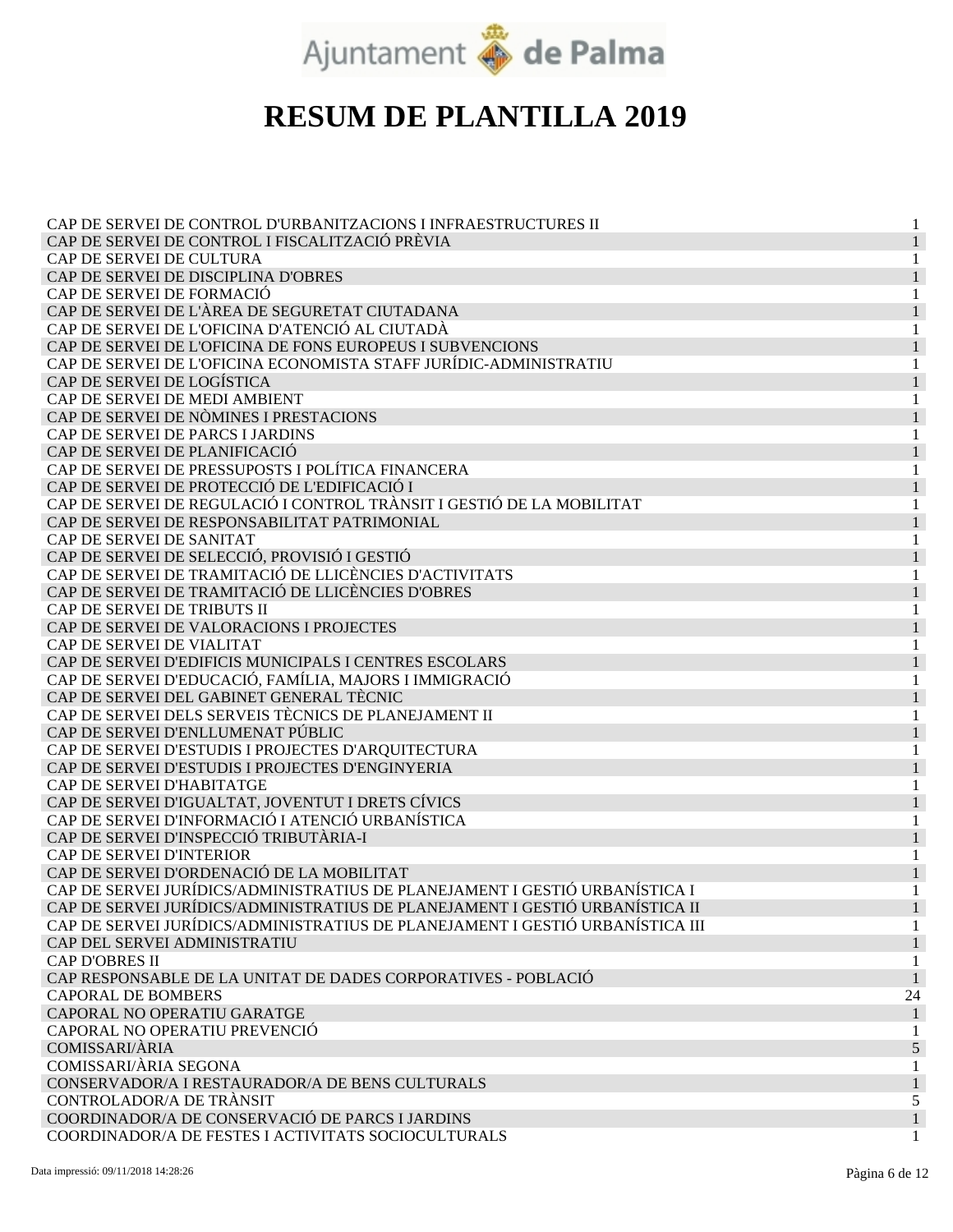

| COORDINADOR/A DE GESTIÓ CENTRAL I TERRITORIAL                       | 1              |
|---------------------------------------------------------------------|----------------|
| COORDINADOR/A DE LA DIVISIÓ DE SEGURETAT CIUTADANA I CAP DE LA USEI |                |
| COORDINADOR/A DE LA UVMA-PATRULLA VERDA                             |                |
| COORDINADOR/A DE LES DISCIPLINES EXTERNES DEL SERVEI DE PREVENCIÓ   |                |
| COORDINADOR/A DE LES DISCIPLINES INTERNES DEL SERVEI DE PREVENCIÓ   |                |
| COORDINADOR/A DE PARTICIPACIÓ                                       | 1              |
| COORDINADOR/A DE TEATRES MUNICIPALS                                 | 1              |
| COORDINADOR/A DEL SAT                                               | 1              |
| COORDINADOR/A D'ESTUDIS I PROJECTES ADJUNT A CAP DE DEPARTAMENT     |                |
| COORDINADOR/A D'INNOVACIÓ I DESENVOLUPAMENT                         |                |
| <b>COORDINADOR/A SCIS</b>                                           |                |
| COORDINADOR/A-INSTRUCTOR/A UNITAT CANINA                            |                |
| <b>DELINEANT</b>                                                    | 22             |
| DIRECTOR/A ADMINISTRATIU D' URBANISME                               |                |
| DIRECTOR/A DE LA BANDA DE MÚSICA                                    | $\mathbf{1}$   |
| <b>DIRECTOR/A DE SON REUS</b>                                       | 1              |
| DIRECTOR/A DEL LABORATORI MUNICIPAL                                 | 1              |
| <b>DIRECTOR/A DELS SERVEIS JURÍDICS</b>                             |                |
| DIRECTOR/A FINANCER/A - TRESORER/A                                  |                |
| DIRECTOR/A TÈCNIC/A                                                 |                |
| DIRECTOR/A TÈCNIC/A DE BENESTAR SOCIAL                              |                |
| <b>DUE</b>                                                          | 3              |
| <b>ECONOMISTA</b>                                                   |                |
| EDUCADOR/A DE MEDI OBERT                                            | 1              |
| <b>EDUCADOR/A SOCIAL</b>                                            | 41             |
| ENCARREGAT/ADA                                                      | 2              |
| ENCARREGAT/ADA DE CIRCULACIÓ                                        |                |
| ENCARREGAT/ADA DE TEATRES MUNICIPALS                                | 2              |
| ENGINYER/A AGRÒNOM/A                                                |                |
| ENGINYER/A DE CAMINS, CANALS I PORTS                                | 3              |
| ENGINYER/A INDUSTRIAL                                               | $\overline{2}$ |
| ENGINYER/A TÈCNIC/A INDUSTRIAL                                      | 4              |
| ESPECIALISTA EN ACCESSIBILITAT                                      |                |
| ESPECIALISTA EN EDUCACIÓ, FAMÍLIA, IGUALTAT I MAJORS II             | 1              |
| <b>ESPECIALISTA EN SALUT</b>                                        |                |
| <b>ETOP</b>                                                         |                |
| FARISTOLER/A                                                        | $\overline{2}$ |
| INSPECTOR/A DE COMERÇ, CONSUM I MERCATS                             | 10             |
| <b>INSPECTOR/A DE DE SALA I UPFA</b>                                | 1              |
| <b>INSPECTOR/A DE LA UNITAT NOCTURNA</b>                            | 1              |
| <b>INSPECTOR/A DE POLICIA LOCAL</b>                                 | $\overline{c}$ |
| <b>INSPECTOR/A DE SUPORT</b>                                        | 4              |
| INSPECTOR/A QUÍMIC-FARMACÈUTIC                                      |                |
| <b>INTÈRPRET INFORMADOR/A I</b>                                     | 6              |
| <b>INTÈRPRET INFORMADOR/A II</b>                                    | 3              |
| <b>INTERVENTOR/A</b>                                                |                |
| INTERVENTOR/A DELEGAT/ADA                                           |                |
| LLETRAT/ADA ASSESSOR/A                                              | 3              |
| LLETRAT/ADA ASSESSOR/A EN CAP                                       | $\mathbf{1}$   |
| MAGATZEMER/A                                                        | 2              |
| MAJOR DE POLICIA LOCAL                                              | 6              |
| <b>MAJORDOM</b>                                                     | 1              |
| <b>MESTRE</b>                                                       | 3              |
|                                                                     |                |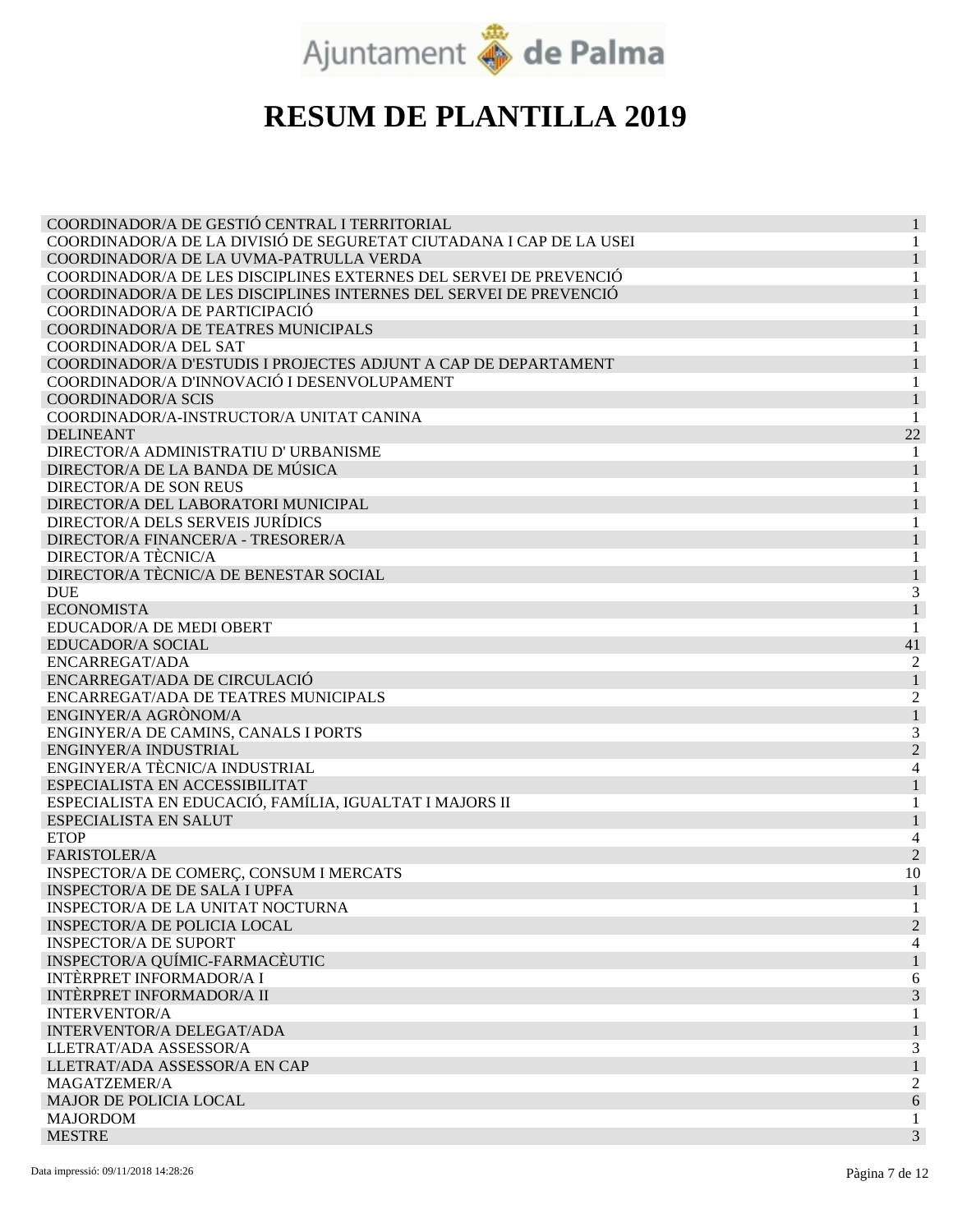

| <b>MESTRE JARDINER</b>                            | $\overline{2}$   |
|---------------------------------------------------|------------------|
| MICROBIÒLEG/ÒLOGA                                 | 1                |
| NOTIFICADOR/A                                     | 14               |
| OFICIAL CONDUCTOR                                 | 9                |
| OFICIAL D'AVIFAUNA                                | 1                |
| OFICIAL DE BOMBERS                                |                  |
| OFICIAL DE CIRCULACIÓ                             | 3                |
| OFICIAL DE POLICIA COMUNITÀRIA - A                | 5                |
| OFICIAL DE POLICIA COMUNITÀRIA - B                |                  |
| OFICIAL DE POLICIA COMUNITÀRIA - C                | 17               |
| OFICIAL DE POLICIA LOCAL                          | 31               |
| OFICIAL DE POLICIA LOCAL / PROTECCIÓ D'AUTORITATS | $\overline{2}$   |
| OFICIAL DE POLICIA LOCAL DASI                     | $\overline{c}$   |
| OFICIAL DE POLICIA LOCAL DERE                     | $\overline{2}$   |
| OFICIAL DE POLICIA LOCAL GISD                     | $\overline{2}$   |
| OFICIAL DE POLICIA LOCAL SEBI                     |                  |
| OFICIAL DE POLICIA LOCAL SIAP                     |                  |
| OFICIAL DE POLICIA LOCAL UII                      | $\overline{4}$   |
| OFICIAL DE POLICIA LOCAL UNITAT CANINA            | 1                |
| OFICIAL DE POLICIA LOCAL USEI                     | 7                |
| OFICIAL DE POLICIA LOCAL USEI NOCTURNA            | 1                |
| OFICIAL DE POLICIA LOCAL UVAC                     | $\mathfrak{Z}$   |
| OFICIAL DE RETOLACIÓ                              | $\overline{c}$   |
| <b>OFICIAL D'OFICIS DIVERSOS</b>                  | 5                |
| OFICIAL ELECTRICISTA                              | 11               |
| <b>OFICIAL FERRER/A</b>                           | $\mathbf{1}$     |
| OFICIAL JARDINER I                                | 7                |
| OFICIAL JARDINER II                               | $\mathbf{1}$     |
| OFICIAL MECÀNIC                                   | $\overline{c}$   |
| <b>OFICIAL OFICIS DIVERSOS</b>                    | $\mathbf{1}$     |
| OFICIAL PICAPEDRER                                | 8                |
| OFICIAL PICAPEDRER DE FESTES                      | $\overline{7}$   |
| OFICIAL/A DE POLICIA LOCAL                        |                  |
| OPERADOR/A DE PANTALLA                            |                  |
| POLICIA COMUNITÀRIA - A                           | 82               |
| POLICIA COMUNITÀRIA - B                           | 6                |
| POLICIA COMUNITÀRIA - C                           | 131              |
| POLICIA LOCAL                                     | 301              |
| POLICIA LOCAL D'ÀREES POLIVALENTS                 | 7                |
| POLICIA LOCAL DASI                                |                  |
| POLICIA LOCAL DIRA                                |                  |
| POLICIA LOCAL GISD                                | 6                |
| POLICIA LOCAL II                                  | 6                |
| POLICIA LOCAL MESTRE/A ARMER/A                    | $\mathbf{1}$     |
| POLICIA LOCAL SALA I ADAC NIT                     | $\boldsymbol{7}$ |
| POLICIA LOCAL SEBI                                | $8\,$            |
| POLICIA LOCAL SEGI                                | 7                |
| POLICIA LOCAL SIAP                                | $\overline{4}$   |
| POLICIA LOCAL UII                                 | 36               |
| POLICIA LOCAL UMOT NIT                            | $\sqrt{5}$       |
| POLICIA LOCAL UMOT NIT (REFORÇ)                   | 1                |
| POLICIA LOCAL UNITAT CANINA                       | 9                |
| POLICIA LOCAL URAD NIT                            | 4                |
|                                                   |                  |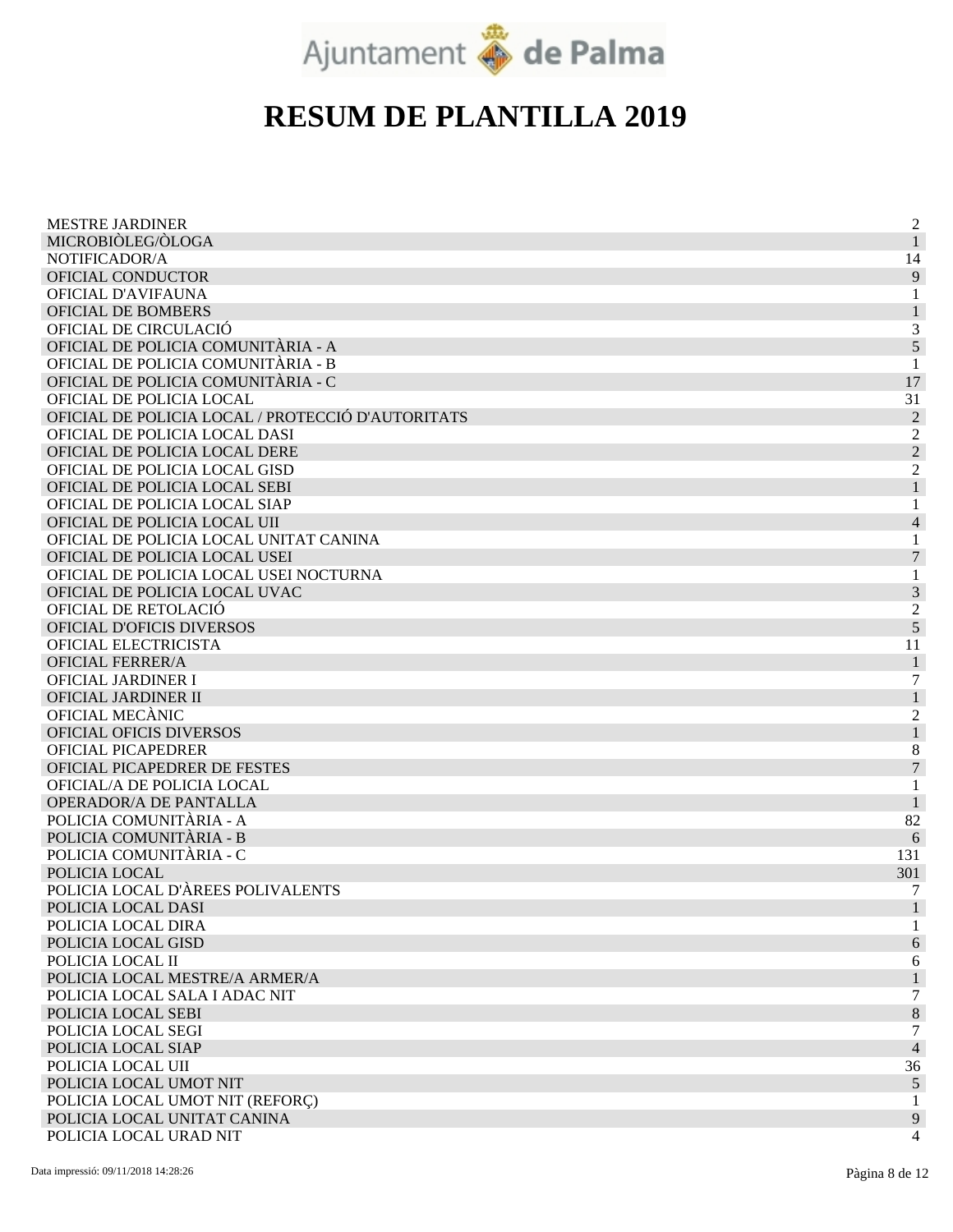

| POLICIA LOCAL USEI                                             | 62                       |
|----------------------------------------------------------------|--------------------------|
| POLICIA LOCAL USEI NOCTURNA                                    | 29                       |
| POLICIA LOCAL UVAC                                             | 25                       |
| POLICIA LOCAL UVAC NIT                                         | 6                        |
| POLICIA LOCAL/PROTECCIÓ AUTORITATS                             | 8                        |
| PROFESSOR/A MÚSIC/A BOMBARDÍ                                   | $\overline{c}$           |
| PROFESSOR/A MÚSIC/A CLARINET                                   | 11                       |
| PROFESSOR/A MÚSIC/A CLARINET/CLARINET BAIX                     | 1                        |
| PROFESSOR/A MÚSIC/A CLARINET/REQUINT                           | $\mathbf{1}$             |
| PROFESSOR/A MÚSIC/A FAGOT                                      | 2                        |
| PROFESSOR/A MÚSIC/A FLAUTA/FLAUTÍ                              | 3                        |
| PROFESSOR/A MÚSIC/A OBOÈ/CORN ANGLÈS                           | 2                        |
| PROFESSOR/A MÚSIC/A PERCUSSIÓ                                  | $\overline{\mathcal{L}}$ |
| PROFESSOR/A MÚSIC/A SAXÒFON/SAXÒFON ALT                        | $\overline{c}$           |
| PROFESSOR/A MÚSIC/A SAXÒFON/SAXÒFON BARÍTON                    |                          |
| PROFESSOR/A MÚSIC/A SAXÒFON/SAXÒFON TENOR                      | $\overline{c}$           |
| PROFESSOR/A MÚSIC/A TROMBÓ                                     | 3                        |
| PROFESSOR/A MÚSIC/A TROMPA                                     | 4                        |
| PROFESSOR/A MÚSIC/A TROMPETA/FISCORN                           | 5                        |
| PROFESSOR/A MÚSIC/A TUBA                                       | 2                        |
| PSICÒLEG/ÒLOGA                                                 | 15                       |
| QUÍMIC/A BROMATOLÒGIC/A                                        |                          |
| SECRETARI/ÀRIA ADJUNT/A                                        |                          |
| SECRETARI/ÀRIA DEL CAP DE POLICIA                              |                          |
| SECRETARI/ÀRIA DELS COMANDAMENTS DE L'ESCALA TÈCNICA           | 8                        |
| SECRETARI/ÀRIA GENERAL DEL PLE                                 | 1                        |
| SECRETARI/ÀRIA REGIDORIA I                                     | 16                       |
| SECRETARI/ÀRIA REGIDORIA II                                    | 3                        |
| <b>SERGENT DE BOMBERS</b>                                      | 9                        |
| SOCIÒLEG/LOGA                                                  |                          |
| <b>SUBALTERN/A</b>                                             | 28                       |
| <b>SUBALTERN/A II</b>                                          | 6                        |
| <b>SUBALTERN/A VII</b>                                         | 1                        |
| <b>SUBALTERN/A VIII</b>                                        | 1                        |
| SUBDIRECTOR/A DE LA BANDA DE MÚSICA                            | 1                        |
| SUBINSPECTOR/A DE POLICIA COMUNITÀRIA - B                      |                          |
| SUBINSPECTOR/A DE POLICIA COMUNITÀRIA - C                      | 8                        |
| SUBINSPECTOR/A DE POLICIA LOCAL                                | 14                       |
| SUBINSPECTOR/A DE POLICIA LOCAL CAP DE LA UII                  |                          |
| SUBINSPECTOR/A DE POLICIA LOCAL USEI                           | 3                        |
| <b>SUB-MAJORDOM</b>                                            | $\overline{2}$           |
| <b>SUBOFICIAL DE BOMBERS</b>                                   | 3                        |
| SUPERVISOR/A DE L'ORDENACIÓ DE L'OCUPACIÓ DE LA VIA PÚBLICA I  |                          |
| SUPERVISOR/A DE L'ORDENACIÓ DE L'OCUPACIÓ DE LA VIA PÚBLICA II | 1                        |
| TAE MITJÀ DE GESTIÓ CULTURAL                                   | $\overline{c}$           |
| TAE MITJÀ ESPECIALISTA IMMIGRACIÓ                              | 5                        |
| TAE SUPERIOR EN ENGINYERIA AGRÒNOMA                            | $\mathbf{1}$             |
| <b>TAG</b>                                                     | 31                       |
| TÈCNIC/A MITJÀ                                                 | 1                        |
| TÈCNIC/A ANIMADOR/A SOCIOCULTURAL                              | 5                        |
| TÈCNIC/A ANIMADOR/A SOCIOCULTURAL COORDINADOR                  | $\mathbf{1}$             |
| TÈCNIC/A CIÈNCIES DE LA INFORMACIÓ                             | 1                        |
| TÈCNIC/A D'AUDIOVISUALS                                        | 1                        |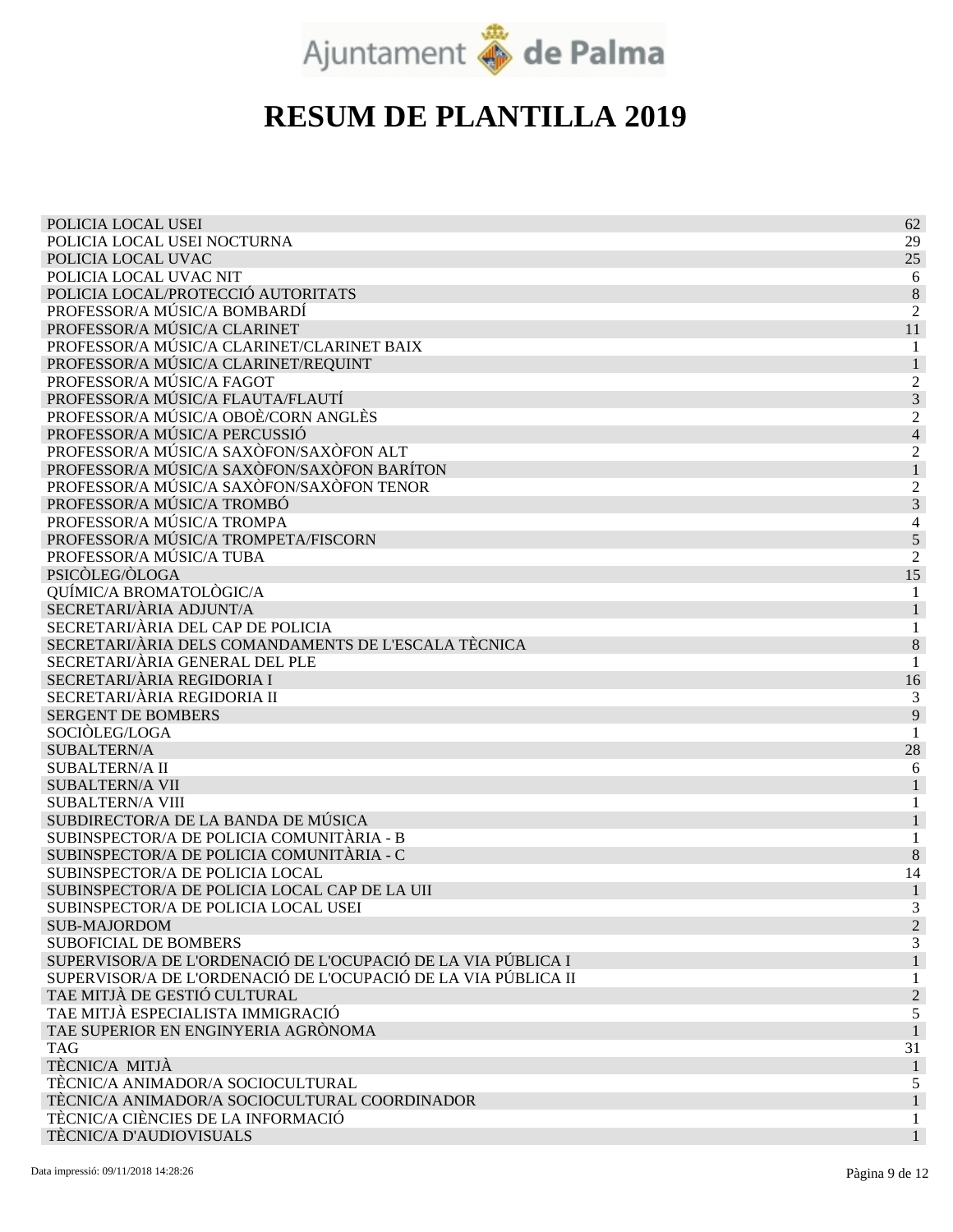

| TÈCNIC/A DE GESTIÓ                                                     | $\overline{2}$              |
|------------------------------------------------------------------------|-----------------------------|
| TÈCNIC/A DE GESTIÓ CENTRAL I TERRITORIAL                               |                             |
| TÈCNIC/A DE MANTENIMENT DEL PALAU SOLLERIC                             |                             |
| TÈCNIC/A DE QUALITAT                                                   |                             |
| TÈCNIC/A EN APLICACIONS INFORMÀTIQUES                                  |                             |
| TÈCNIC/A EN INTERVENCIÓ EDUCATIVA                                      | $\mathcal{D}_{\mathcal{A}}$ |
| TÈCNIC/A EN INTERVENCIÓ SOCIOPOLICIAL                                  |                             |
| TÈCNIC/A EN SEGURETAT LABORAL                                          |                             |
| TÈCNIC/A INFORMÀTIC/A                                                  |                             |
| TÈCNIC/A INTERMEDI DE PREVENCIÓ                                        |                             |
| TÈCNIC/A MITJÀ D'EDIFICIS MUNICIPALS                                   |                             |
| TÈCNIC/A MITJÀ EDUCATIU/IVA                                            |                             |
| TÈCNIC/A MITJÀ EN INFORMÀTICA                                          |                             |
| TÈCNIC/A MITJÀ EN RELACIONS LABORALS                                   |                             |
| TÈCNIC/A MITJÀ EN SEGURETAT I SALUT EN OBRES                           |                             |
| TÈCNIC/A MITJÀ ENGINYER/A TÈCNIC/A INDUSTRIAL                          |                             |
| TÈCNIC/A MITJÀ GESTOR/A D'EXPOSICIONS                                  |                             |
| TÈCNIC/A MITJÀ INFORMÀTIC/A                                            | $\overline{2}$              |
| TÈCNIC/A SUPERIOR ASSESSOR/A LINGÜÍSTIC                                | $\overline{2}$              |
| TÈCNIC/A SUPERIOR ECONOMISTA                                           | 9                           |
| TÈCNIC/A SUPERIOR EN CONSUM                                            |                             |
| TÈCNIC/A SUPERIOR EN GEOGRAFIA                                         |                             |
| TÈCNIC/A SUPERIOR ENGINYER/A DE CAMINS, CANALS I PORTS                 | 3                           |
| TÈCNIC/A SUPERIOR ENGINYER/A INDUSTRIAL                                | 3                           |
| TÈCNIC/A SUPERIOR ESTADISTA                                            |                             |
| TÈCNIC/A SUPERIOR MEDIAMBIENTAL                                        | 3                           |
| TÈCNIC/A SUPERIOR PREVENCIÓ                                            |                             |
| TÈCNIC/A SUPERIOR PSICÒLEG/ÒLOGA                                       | 3                           |
| TOPÒGRAF/A                                                             |                             |
| TREBALLADOR/A FAMILIAR                                                 | 14                          |
| TREBALLADOR/A SOCIAL                                                   | 87                          |
| VETERINARI/ÀRIA II                                                     |                             |
| VICE-INTERVENTOR/A                                                     |                             |
| VICESECRETARI/ÀRIA I DIRECTOR/A DE LA SECRETARIA DE LA JUNTA DE GOVERN |                             |
| <b>XOFER/A PROTOCOL I</b>                                              | 3                           |
| <b>XOFER/A PROTOCOL II</b>                                             |                             |
| <b>ZELADOR/A D'OBRES</b>                                               | 10                          |
|                                                                        |                             |

#### LABORAL 19

| ADMINISTRATIU/IVA                        |  |
|------------------------------------------|--|
| <b>AJUDANT D'OBRES</b>                   |  |
| AUXILIAR ADMINISTRATIU/IVA               |  |
| CAP DE SECCIÓ ADMINISTRATIVA             |  |
| CAP DE SECCIÓ D'INSPECCIÓ DE VIA PÚBLICA |  |
| EDUCADOR/A SOCIAL                        |  |
| ORIENTADOR/A LABORAL                     |  |
| TÈCNIC/A MITJÀ - GESTIÓ                  |  |
| TÈCNIC/A MITJÀ - GESTIÓ ECONÒMICA        |  |
| <b>TECNIC/A SUPERIOR</b>                 |  |
| TREBALLADOR/A SOCIAL                     |  |
|                                          |  |

#### ÒRGAN DIRECTIU 28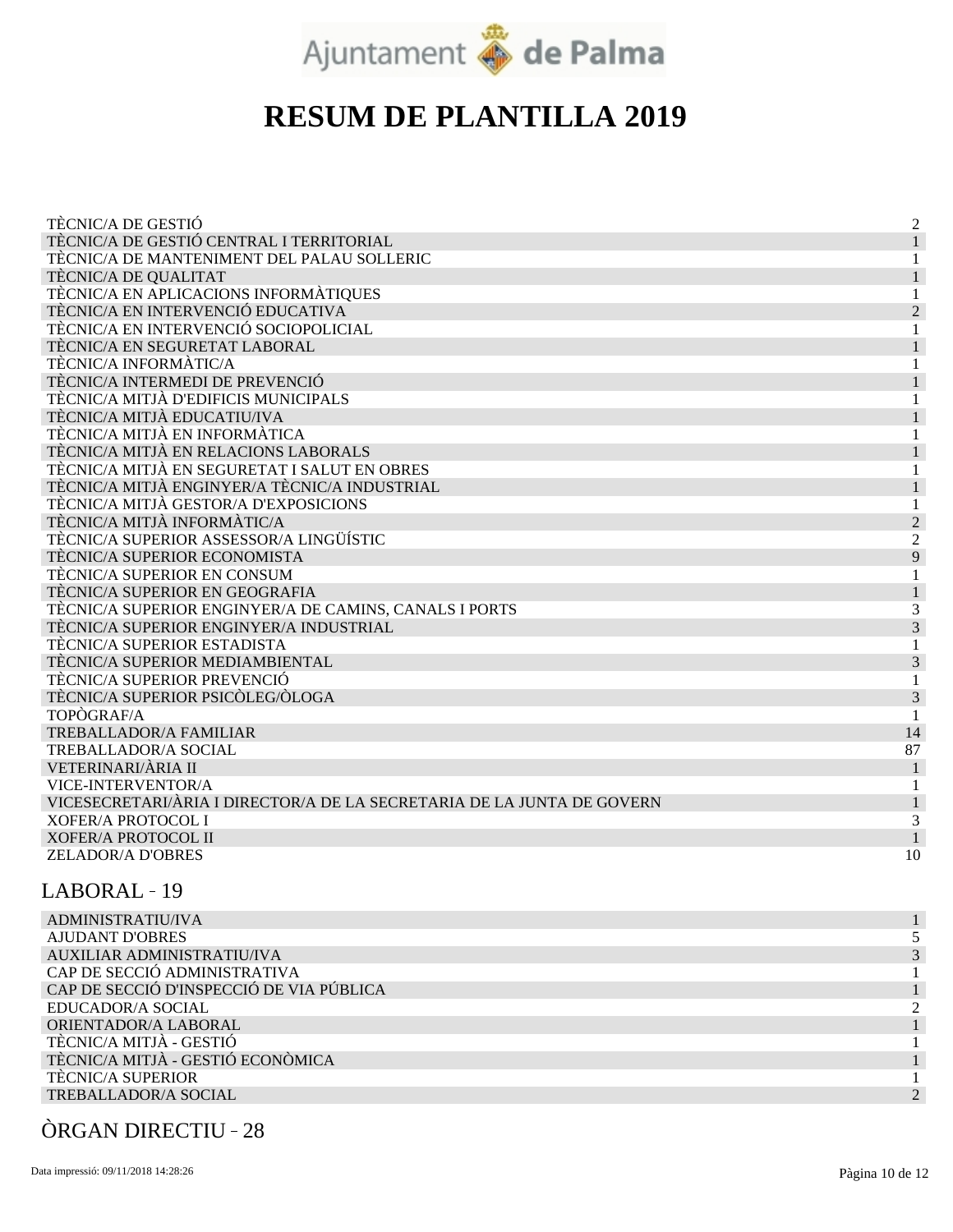

| COORDINADOR/A GENERAL DE BATLIA                                                       |  |
|---------------------------------------------------------------------------------------|--|
| COORDINADOR/A GENERAL DE BENESTAR I DRETS SOCIALS                                     |  |
| COORDINADOR/A GENERAL DE CULTURA, PATRIMONI, MEMÒRIA HISTÒRICA I POLÍTICA LINGÜÍSTICA |  |
| COORDINADOR/A GENERAL DE GOVERN MUNICIPAL                                             |  |
| COORDINADOR/A GENERAL DE SEGURETAT CIUTADANA                                          |  |
| COORDINADOR/A GENERAL DE TURISME, COMERÇ I TREBALL                                    |  |
| COORDINADOR/A GENERAL D'ECOLOGIA, AGRICULTURA I BENESTAR ANIMAL                       |  |
| COORDINADOR/A GENERAL D'ECONOMIA, HISENDA I INNOVACIÓ                                 |  |
| COORDINADOR/A GENERAL D'INFRAESTRUCTURES I ACCESSIBILITAT                             |  |
| DIRECTOR/A GENERAL ADJUNT/A AL DEFENSOR/A DE LA CIUTADANIA                            |  |
| DIRECTOR/A GENERAL D'ARTS VISUALS I PROGRAMES PÚBLICS                                 |  |
| DIRECTOR/A GENERAL DE BENESTAR SOCIAL                                                 |  |
| DIRECTOR/A GENERAL DE COMERÇ                                                          |  |
| DIRECTOR/A GENERAL DE COMUNICACIÓ                                                     |  |
| DIRECTOR/A GENERAL DE CULTURA                                                         |  |
| DIRECTOR/A GENERAL DE FIRES, MERCATS I CIUTADANIA                                     |  |
| DIRECTOR/A GENERAL DE FUNCIÓ PÚBLICA I GOVERN INTERIOR                                |  |
| DIRECTOR/A GENERAL DE MOBILITAT                                                       |  |
| DIRECTOR/A GENERAL DE PARTICIPACIÓ CIUTADANA                                          |  |
| DIRECTOR/A GENERAL DE PROTOCOL                                                        |  |
| DIRECTOR/A GENERAL DE SANITAT I CONSUM                                                |  |
| DIRECTOR/A GENERAL DE TREBALL                                                         |  |
| DIRECTOR/A GENERAL D'EDUCACIÓ                                                         |  |
| DIRECTOR/A GENERAL D'ESPORTS                                                          |  |
| DIRECTOR/A GENERAL D'HABITATGE                                                        |  |
| DIRECTOR/A GENERAL D'IGUALTAT, JOVENTUT I DRETS CÍVICS                                |  |
| GERENT COORDINADOR/A GENERAL DE MODEL DE CIUTAT, URBANISME I HABITATGE DIGNE          |  |
| SUBGERENT/A DIRECTOR/A GENERAL D'URBANISME                                            |  |

#### ÒRGAN SUPERIOR 30

| <b>BATLE/ESSA</b>                                                                     |    |
|---------------------------------------------------------------------------------------|----|
| DEFENSOR/A DE LA CIUTADANIA                                                           |    |
| <b>REGIDOR/A</b>                                                                      | 14 |
| REGIDOR/A DE BENESTAR I DRETS SOCIALS                                                 |    |
| REGIDOR/A DE FUNCIÓ PÚBLICA I GOVERN INTERIOR                                         |    |
| REGIDOR/A DE MOBILITAT                                                                |    |
| REGIDOR/A DE MODEL DE CIUTAT, URBANISME I HABITATGE DIGNE                             |    |
| REGIDOR/A DE SANITAT I CONSUM                                                         |    |
| REGIDOR/A D'ECOLOGIA, AGRICULTURA I BENESTAR ANIMAL                                   |    |
| REGIDOR/A D'ECONOMIA, HISENDA I INNOVACIÓ                                             |    |
| REGIDOR/A D'EDUCACIÓ I ESPORTS                                                        |    |
| REGIDOR/A DELEGAT/ADA DE CULTURA, PATRIMONI, MEMÒRIA HISTÒRICA I POLÍTICA LINGÜÍSTICA |    |
| REGIDOR/A DELEGAT/ADA DE PARTICIPACIÓ CIUTADANA I COORDINACIÓ TERRITORIAL             |    |
| REGIDOR/A DELEGAT/ADA DE SEGURETAT CIUTADANA                                          |    |
| REGIDOR/A DELEGAT/ADA DE TURISME, COMERÇ I TREBALL                                    |    |
| REGIDOR/A DELEGAT/ADA D'INFRAESTRUCTURES I ACCESSIBILITAT                             |    |
| REGIDOR/A D'IGUALTAT, JOVENTUT I DRETS CÍVICS                                         |    |

#### PERSONAL EVENTUAL 18

ASSESSOR/A DE DISTRICTE ASSESSOR/A DE SEGURETAT CIUTADANA 4 1